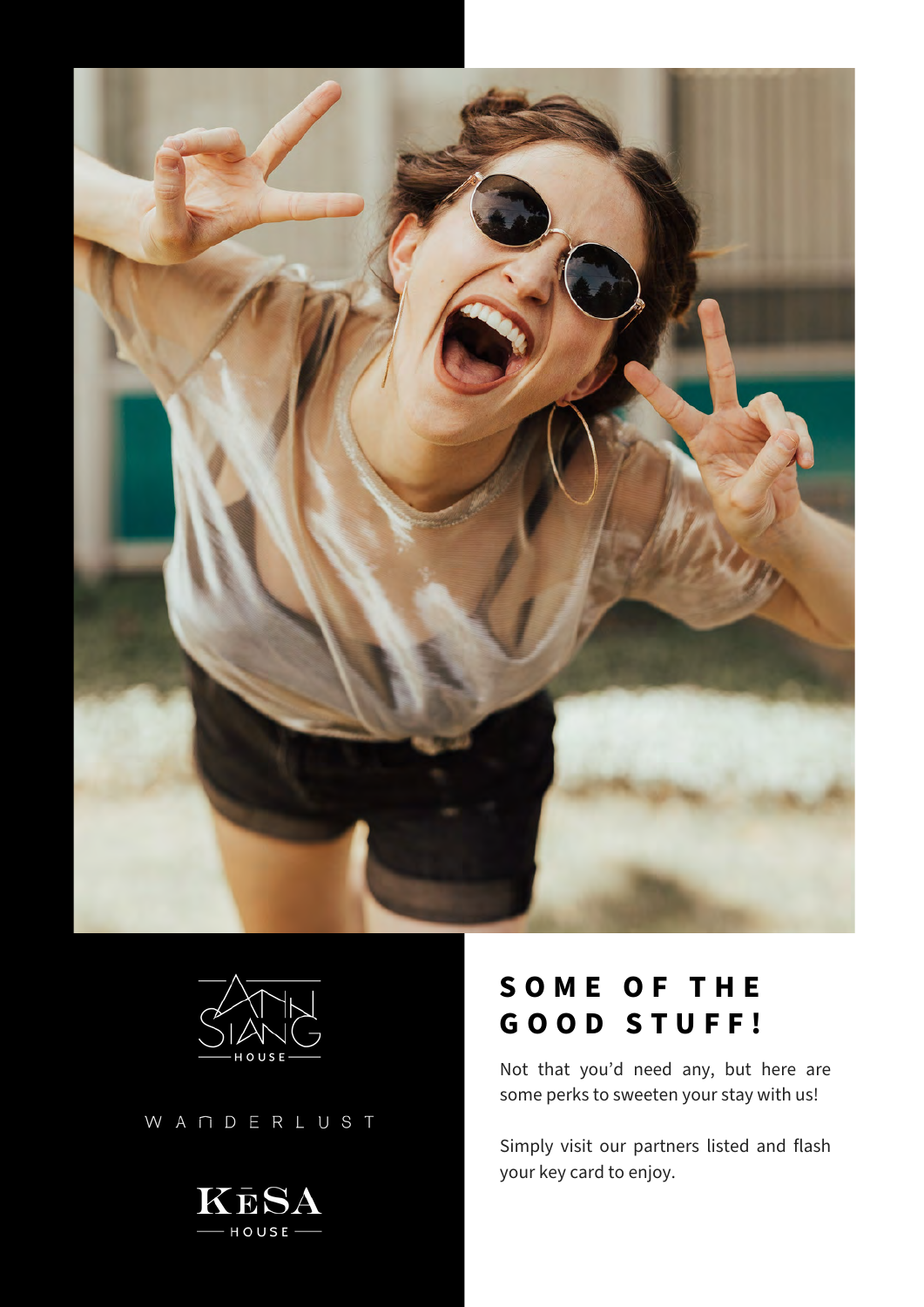# **P E R K S J U S T F O R Y O U**

**Alegria** 18 Teck Lim Road *Valid till 31 Dec 2022* 

1 for 1 main course. Valid for lunch from Fridays to Sundays.

### **Baker's Bench Bakery**

6 Bukit Pasoh Road *O n g o i n g*

10% off total bill.

**Bar Milano** 55 Keong Saik Road *Valid till 31 Dec 2022* 

15% off total bill daily, except during aperitivo hour (4-7pm daily).

**Bearded Bella** 6 Bukit Pasoh Road *Valid till 31 Dec 2022* 

20% off total bill. Offer valid for dine-in only.

## **Coexist Coffee Co.**

1 Keong Saik Road *O n g o i n g*

15% off all a la carte food and drink items. Offer is not valid with set meals or on top of any other promotions or vouchers.

**Fittech Boutique** 23 New Bridge Road *Valid till 31 Dec 2022* 

Try out offer: \$69 (2 sessions: Body Composition + EMSTraining Sessions + Personal Consultation)

Sign up offer: \$199 monthly (1 session per week) for 12months AND 1 month free OR \$2,075 for 52 sessions AND 5 complimentary sessions.

**Gully** 31 Hong Kong Street *Valid till 31 Dec 2022* 

10% off total lunch bill from Monday to Saturday.

#### **Griglia**

37 Craig Road #01-01 *Ongo i ng*

10% off lunch service from Tuesday to Saturday. Offer is not valid in conjunction with other offers, discounts and promotions.